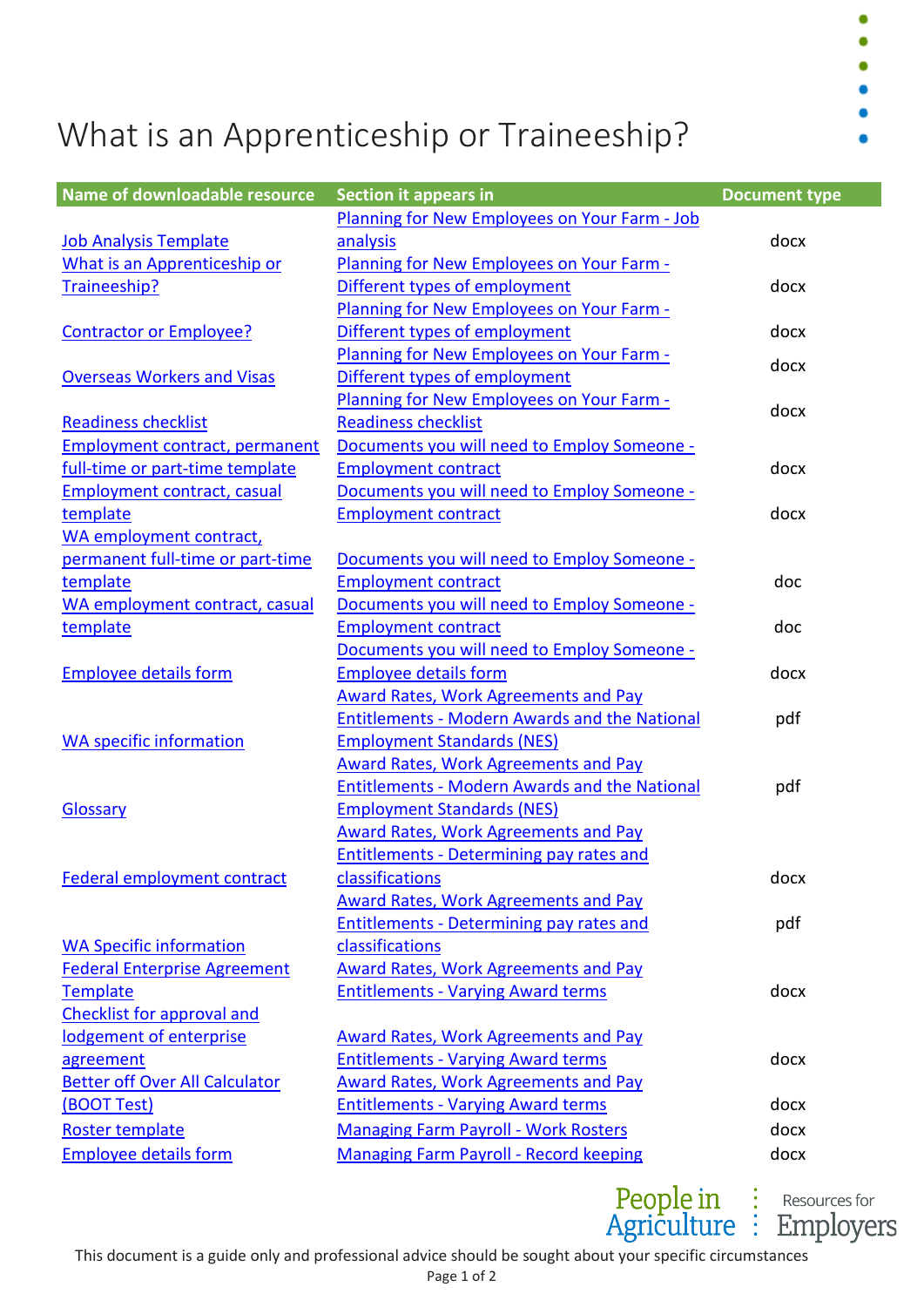$\bullet$ ä

| <b>Model Payslip and Information</b>     |                                                          |      |
|------------------------------------------|----------------------------------------------------------|------|
| <b>Sheet</b>                             | <b>Managing Farm Payroll - Record keeping</b>            | docx |
| <b>Timesheet template</b>                | <b>Managing Farm Payroll - Timesheets</b>                | docx |
| Sample of a time and wages               |                                                          |      |
| record book                              | <b>Managing Farm Payroll - Timesheets</b>                | pdf  |
| <b>Authority to deduct form</b>          | <b>Managing Farm Payroll - Payslips</b>                  | docx |
| <b>Model Payslip WA only</b>             | <b>Managing Farm Payroll - Payslips</b>                  | docx |
| <b>Model Payslip</b>                     | <b>Managing Farm Payroll - Payslips</b>                  | docx |
|                                          | <b>Advertising Positions and Interviewing Applicants</b> |      |
| <b>Sample Job Advertisement</b>          | - Advertising for staff                                  | docx |
|                                          | <b>Advertising Positions and Interviewing Applicants</b> |      |
| <b>Guide to Discriminatory Questions</b> | - Conducting the Interview                               | docx |
|                                          | <b>Advertising Positions and Interviewing Applicants</b> |      |
| <b>Sample Interview Questions</b>        | - Conducting the Interview                               | docx |
| <b>Sample Referee Questions and</b>      | <b>Advertising Positions and Interviewing Applicants</b> |      |
| <b>Response Record Sheet</b>             | - Conducting the Interview                               | docx |
| <b>Sample Offer of Employment</b>        | Selecting an Applicant and Making an Offer -             |      |
| <b>letter</b>                            | <b>Making an Offer</b>                                   | docx |
|                                          | Selecting an Applicant and Making an Offer -             |      |
| <b>Induction Checklist</b>               | <b>Induction</b>                                         | docx |
|                                          | Selecting an Applicant and Making an Offer -             |      |
| <b>Code of Conduct template</b>          | <b>Induction</b>                                         | docx |
| Safety on farm - Contractor              | <b>Selecting an Applicant and Making an Offer -</b>      |      |
| <b>Checklist</b>                         | <b>Induction</b>                                         | docx |
|                                          | <b>Employee Leave Entitlements and Public</b>            |      |
| <b>Employment annual leave record</b>    | <b>Holidays - Annual leave</b>                           | docx |
|                                          | <b>Employee Leave Entitlements and Public</b>            |      |
| <b>Application for leave</b>             | <b>Holidays - Annual leave</b>                           | docx |
| <b>Agreement to Cash Out Annual</b>      | <b>Employee Leave Entitlements and Public</b>            |      |
| Leave: Award                             | <b>Holidays - Annual leave</b>                           | docx |
| <b>Agreement to Cash Out Annual</b>      | <b>Employee Leave Entitlements and Public</b>            |      |
| <b>Leave: Non Award</b>                  | <b>Holidays - Annual leave</b>                           | docx |
| <b>Employment Long service leave</b>     | <b>Employee Leave Entitlements and Public</b>            |      |
| <u>record</u>                            | Holidays - Long service leave                            | docx |
|                                          | <b>Employee Leave Entitlements and Public</b>            |      |
| <b>Employment annual leave record</b>    | <b>Holidays - Parental leave</b>                         | docx |
|                                          | <b>Employee Leave Entitlements and Public</b>            |      |
| <b>Application for leave</b>             | <b>Holidays - Parental leave</b>                         | docx |
| <b>Employment personal leave</b>         | <b>Employee Leave Entitlements and Public</b>            |      |
| <u>record</u>                            | <b>Holidays - Personal and other leave</b>               | docx |
| <b>Advice of employee warning</b>        | <b>Terminating Employment - Unfair Dismissal</b>         | docx |
| <b>WA specific Fact Sheet</b>            | <b>Terminating Employment - Unfair Dismissal</b>         | pdf  |
| Letter of Termination with               |                                                          |      |
| guidelines                               | <b>Terminating Employment - Notice Periods</b>           | docx |
| <b>Advice of Employee Warning</b>        |                                                          |      |
| template                                 | <b>Terminating Employment - Notice Periods</b>           | docx |

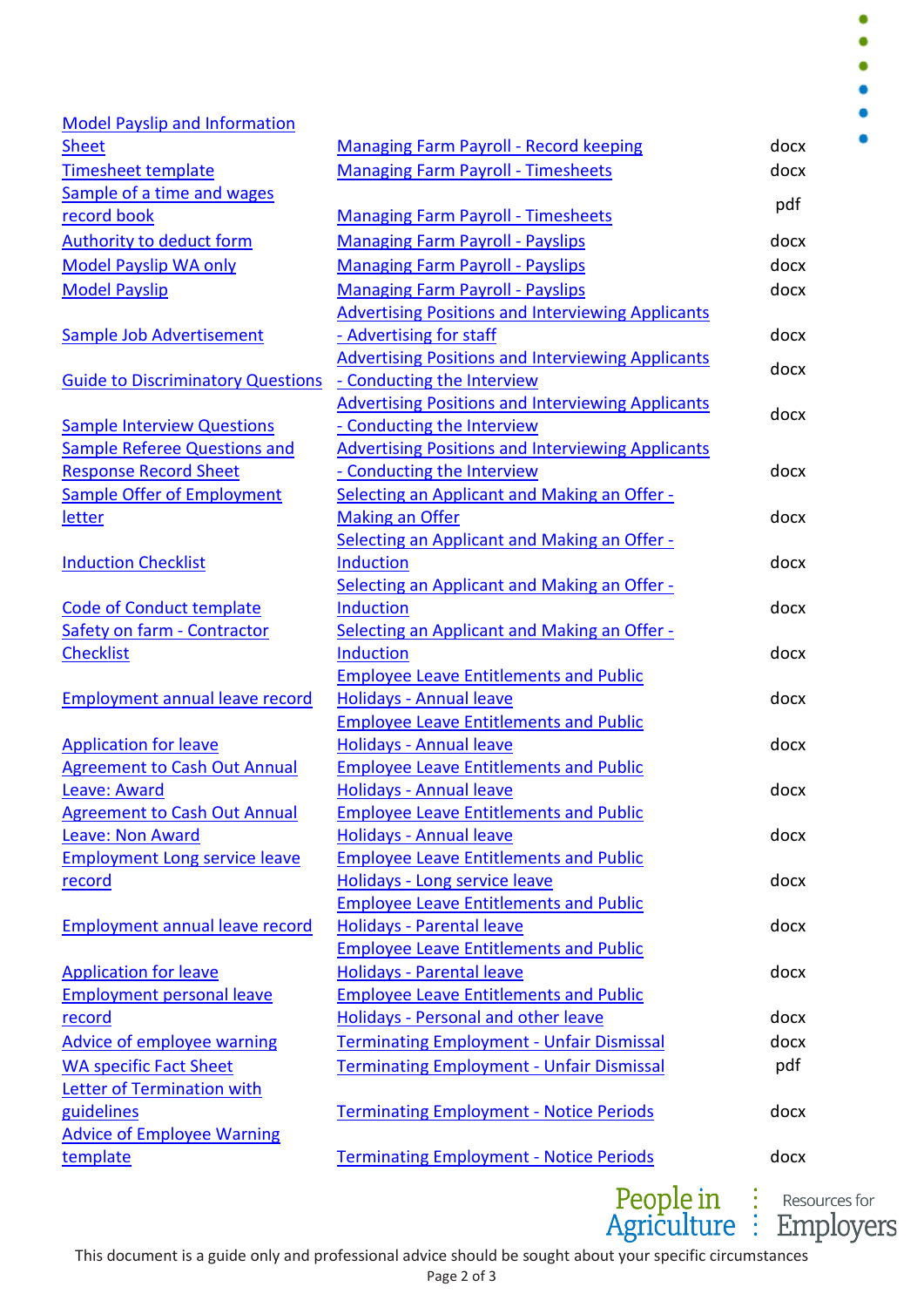$\bullet$  $\bullet$  $\bullet$ 

 $\bullet$ 

| Advice and record of employee              | <b>Terminating Employment - Managing</b>          |      |  |
|--------------------------------------------|---------------------------------------------------|------|--|
| warning template                           | underperformance                                  | docx |  |
|                                            | <b>Terminating Employment - Managing</b>          |      |  |
| Discipline interview letter                | underperformance                                  | docx |  |
| <b>Summary or immediate dismissal</b>      | <b>Terminating Employment - Managing</b>          |      |  |
| <b>letter</b>                              | underperformance                                  | docx |  |
|                                            | Legal Requirements - Different Types of           | pdf  |  |
| <b>WA Information Document</b>             | Employment                                        |      |  |
|                                            | Legal Requirements - Different Types of           | docx |  |
| <b>Contractor or Employee?</b>             | Employment                                        |      |  |
| "Do your employees have a valid            | Legal Requirements - Employing people from        |      |  |
| visa to work in Australia?" booklet.       | overseas                                          | pdf  |  |
| Overseas workers taxation fact             | Legal Requirements - Employing people from        | docx |  |
| sheet                                      | overseas                                          |      |  |
| Overseas workers and visas fact            | Legal Requirements - Employing people from        | docx |  |
| sheet                                      | overseas                                          |      |  |
| FAQ Backpackers - what to pay              | <b>Legal Requirements - Employing people from</b> | pdf  |  |
| them                                       | overseas                                          |      |  |
| <b>FAQ - Contractor or employee?</b>       | <b>Legal Requirements - Things to avoid</b>       | docx |  |
| <b>OH&amp;S: A Quick Reference Guide</b>   | Providing a Safe Workplace - Workplace health     |      |  |
| for Broadacre Agriculture                  | and safety (WHS) principles                       | pdf  |  |
| Farm health and safety overview            | Providing a Safe Workplace - Workplace health     |      |  |
| checklist                                  | and safety (WHS) principles                       | docx |  |
|                                            | Providing a Safe Workplace - Workplace health     |      |  |
| <b>Safety Induction for Employees</b>      | and safety (WHS) principles                       | docx |  |
|                                            | Providing a Safe Workplace - Workplace health     |      |  |
| <b>Contractor Safety Checklist</b>         | and safety (WHS) principles                       | docx |  |
|                                            | Providing a Safe Workplace - Health and safety    |      |  |
| Farm safety assessment report              | management plans                                  | docx |  |
|                                            | Providing a Safe Workplace - Recording incidents  |      |  |
| <b>Injury &amp; Incident Register</b>      | and injuries                                      | docx |  |
|                                            | Providing a Safe Workplace - Recording incidents  |      |  |
| Hazard/near-miss report template           | and injuries                                      | doc  |  |
|                                            | Providing a Safe Workplace - Policies and         |      |  |
| <b>Workplace Policies &amp; Procedures</b> | <b>Procedures</b>                                 | pdf  |  |
|                                            | Providing a Safe Workplace - Policies and         |      |  |
| <b>Safety Induction Checklist</b>          | <b>Procedures</b>                                 | docx |  |
|                                            | Providing a Safe Workplace - Policies and         |      |  |
| A social media policy                      | <b>Procedures</b>                                 | docx |  |
| The discrimination and                     | Providing a Safe Workplace - Policies and         | docx |  |
| harassment fact sheet                      | <b>Procedures</b>                                 |      |  |
|                                            | Providing a Safe Workplace - Policies and         | docx |  |
| The bullying fact sheet                    | <b>Procedures</b>                                 |      |  |
|                                            | Providing a Safe Workplace - Policies and         |      |  |
| No Bullying Policy template                | <b>Procedures</b>                                 | doc  |  |
|                                            | Providing a Safe Workplace - Policies and         | docx |  |
| The drug and alcohol fact sheet            | <b>Procedures</b>                                 |      |  |
|                                            |                                                   |      |  |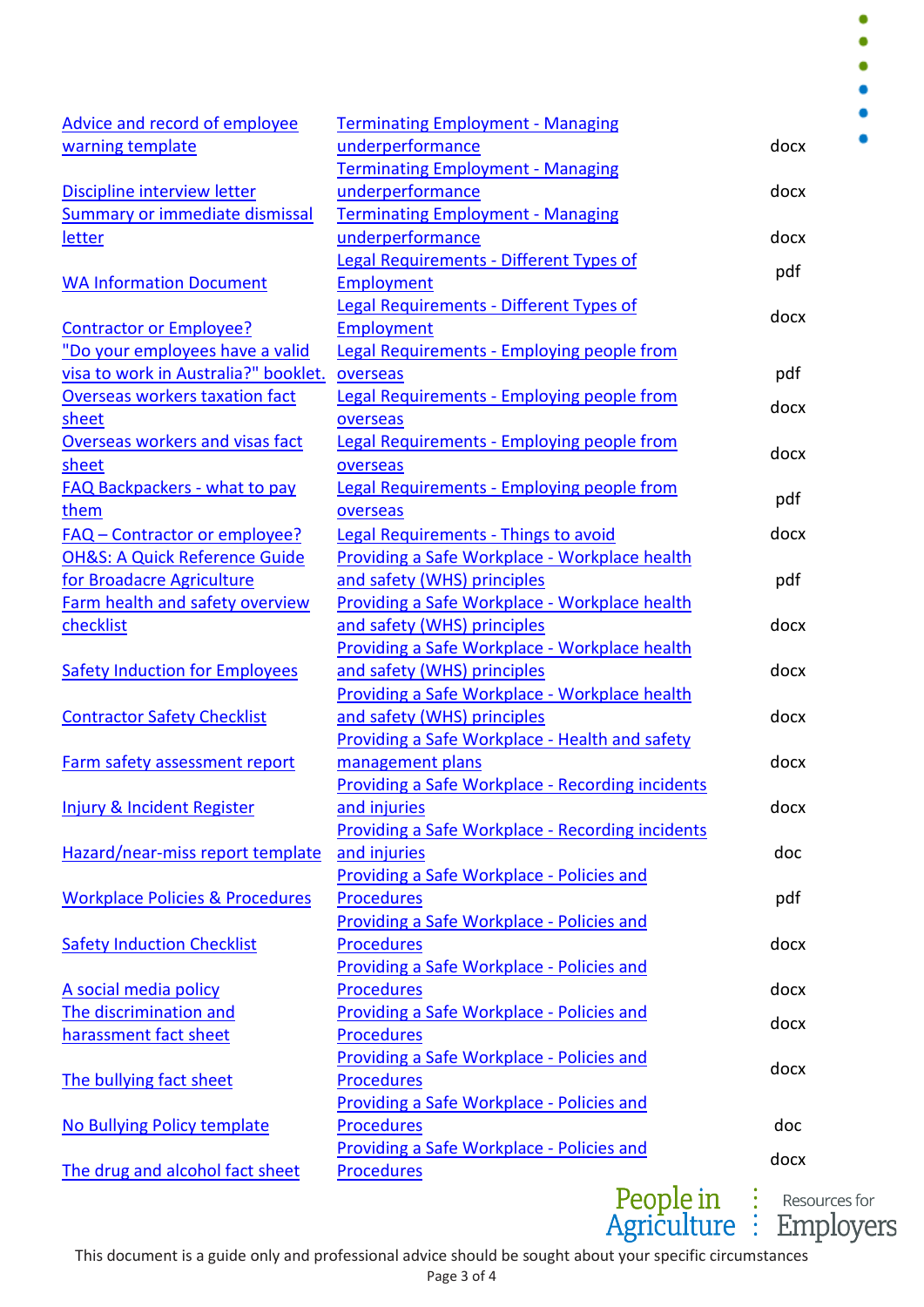| Developing farm workplace       | Providing a Safe Workplace - Policies and       |      |
|---------------------------------|-------------------------------------------------|------|
|                                 |                                                 | doc  |
| policies                        | <b>Procedures</b>                               |      |
|                                 | Providing a Safe Workplace - Policies and       |      |
| <b>Code of Conduct</b>          | <b>Procedures</b>                               | docx |
|                                 | <b>Professional Development and Performance</b> |      |
| The performance appraisal sheet | Appraisals - Performance appraisals             | docx |

## Off site PDF links

|                                          | Documents you will need to Employ Someone -         |     |
|------------------------------------------|-----------------------------------------------------|-----|
| <b>Pastoral Award 2010</b>               | <b>Employment contract</b>                          | pdf |
|                                          | Documents you will need to Employ Someone -         |     |
| <b>Horticulture Award 2010</b>           | <b>Employment contract</b>                          | pdf |
| <b>Introduction to the National</b>      | <b>Legal Requirements - National Employment</b>     |     |
| <b>Employment Standards Fact Sheet</b>   | <b>Standards (NES)</b>                              | pdf |
| <b>Cotton Ginning Award 2010</b>         | <b>Legal Requirements - Awards</b>                  | pdf |
| <b>Fair Work handbook</b>                | <b>Legal Requirements - Fair Work Commission</b>    | doc |
| <b>Fair work Information Statement</b>   |                                                     |     |
| 2009                                     | <b>Legal Requirements - Fair Work Commission</b>    | pdf |
| Notice to the Department of              |                                                     |     |
| <b>Human Services of proposed</b>        |                                                     |     |
| dismissal                                | <b>Terminating Employment - Genuine redundancy</b>  | rtf |
| Fair Work Ombudsman Notice of            |                                                     |     |
| termination and redundancy fact          |                                                     |     |
| <u>sheet</u>                             | <b>Terminating Employment - Genuine redundancy</b>  | prf |
| Fair Work Ombudsman fact sheet           |                                                     |     |
| - Notice of termination and              |                                                     |     |
| redundancy pay                           | <b>Terminating Employment - Notice Periods</b>      | prf |
| Personal / carer's leave and the         | <b>Employee Leave Entitlements and Public</b>       |     |
| <b>NES</b>                               | <b>Holidays - Personal and other leave</b>          | pdf |
| Community service leave and the          | <b>Employee Leave Entitlements and Public</b>       |     |
| <b>NES</b>                               | <b>Holidays - Personal and other leave</b>          | pdf |
|                                          | <b>Employee Leave Entitlements and Public</b>       |     |
| <b>Statutory declaration form</b>        | <b>Holidays - Personal and other leave</b>          | pdf |
| <b>The Small Business Fair Dismissal</b> | <b>Terminating Employment - Small Business Fair</b> |     |
| Code                                     | <b>Dismissal Code</b>                               | pdf |
| Fair Work Ombudsman fact sheet           | <b>Terminating Employment - Small Business Fair</b> |     |
| <b>Termination of employment</b>         | <b>Dismissal Code</b>                               | pdf |
| Fair Work Ombudsman fact sheet           |                                                     |     |
| <b>Ending Employment</b>                 | <b>Terminating Employment - Unfair Dismissal</b>    | pdf |
| <b>Fair Work Information Statement</b>   | <b>Selecting an Applicant and Making an Offer -</b> |     |
| <u>2009</u>                              | <b>Induction</b>                                    | pdf |
| <b>Introduction: National</b>            | Selecting an Applicant and Making an Offer -        |     |
| <b>Employment Standards Fact Sheet</b>   | <b>Induction</b>                                    | pdf |
| Safe Work Australia Incident             | Providing a Safe Workplace - Recording incidents    |     |
| <b>Notification Information Sheet</b>    | and injuries                                        | pdf |
|                                          |                                                     |     |



٠  $\bullet$